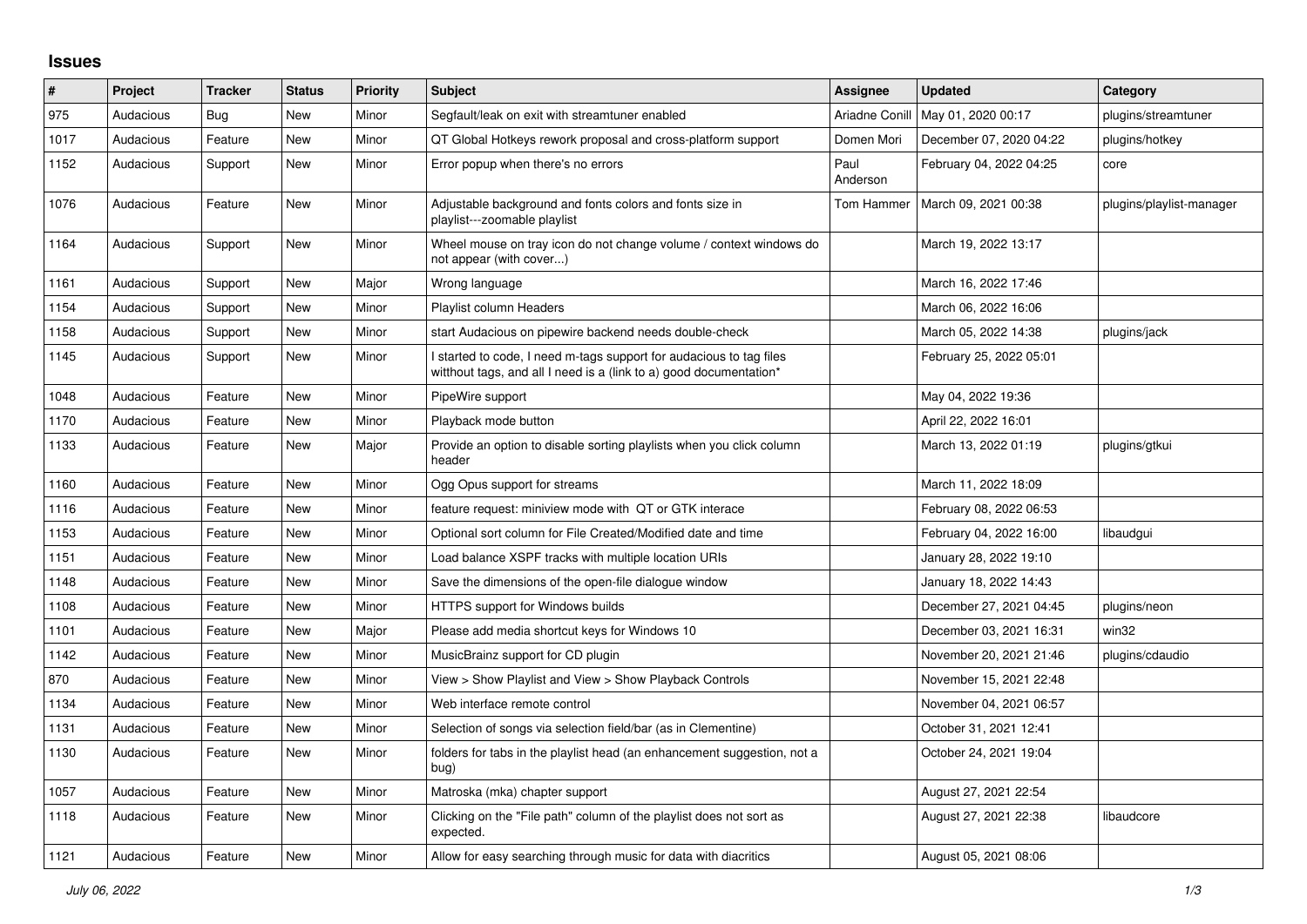| $\vert$ # | Project   | <b>Tracker</b> | <b>Status</b> | <b>Priority</b> | <b>Subject</b>                                                                                      | <b>Assignee</b> | <b>Updated</b>          | Category            |
|-----------|-----------|----------------|---------------|-----------------|-----------------------------------------------------------------------------------------------------|-----------------|-------------------------|---------------------|
| 1119      | Audacious | Feature        | New           | Minor           | ADD ability to silence internet radio timeout Error dialog popup                                    |                 | July 31, 2021 18:36     |                     |
| 873       | Audacious | Feature        | <b>New</b>    | Minor           | Optionally make "previous track" restart current track                                              |                 | June 08, 2021 22:55     |                     |
| 998       | Audacious | Feature        | New           | Trivial         | aacgain in aac / r128 in opus                                                                       |                 | June 01, 2021 10:44     |                     |
| 1093      | Audacious | Feature        | New           | Minor           | Make the Song Dialog (Qt) window wider by default                                                   |                 | May 17, 2021 15:36      |                     |
| 1097      | Audacious | Feature        | New           | Minor           | Replace the volume button with a horizontal scale                                                   |                 | May 17, 2021 00:21      |                     |
| 1098      | Audacious | Feature        | New           | Minor           | Hide empty Services playlist sub-menu                                                               |                 | May 10, 2021 09:25      | libaudgui           |
| 1096      | Audacious | Feature        | New           | Minor           | Calculate and show selection stats in the status bar                                                |                 | May 10, 2021 03:06      |                     |
| 1099      | Audacious | Feature        | New           | Minor           | Per-track ReplayGain shouldn't be enabled by default                                                |                 | May 09, 2021 13:41      |                     |
| 1095      | Audacious | Feature        | New           | Minor           | Ctrl + $Z$ / R to undo / redo changes to playlist                                                   |                 | May 07, 2021 18:42      |                     |
| 1092      | Audacious | Feature        | <b>New</b>    | Minor           | Reread metadata on play option                                                                      |                 | April 30, 2021 03:35    |                     |
| 1091      | Audacious | Feature        | New           | Minor           | Built-in lyrics support                                                                             |                 | April 28, 2021 18:24    |                     |
| 1088      | Audacious | Feature        | New           | Minor           | plugin: status icon: ADD option to select tray mouse Middle Click action                            |                 | April 11, 2021 12:05    | plugins/statusicon  |
| 883       | Audacious | Feature        | New           | Minor           | Consider adding USF plugin                                                                          |                 | April 07, 2021 01:00    |                     |
| 882       | Audacious | Feature        | New           | Minor           | Consider adding vgmstream plugin                                                                    |                 | April 07, 2021 00:47    |                     |
| 1071      | Audacious | Feature        | New           | Minor           | Linkage could be improved for packagers.                                                            |                 | March 31, 2021 00:32    |                     |
| 1082      | Audacious | Feature        | New           | Minor           | File writer option to pad track numbers with leading zeros                                          |                 | March 31, 2021 00:15    | plugins/filewriter  |
| 1072      | Audacious | Feature        | New           | Minor           | QT AOSD plugin                                                                                      |                 | February 17, 2021 21:18 | plugins/aosd        |
| 51        | Audacious | Feature        | New           | Minor           | Option to inhibit suspend                                                                           |                 | February 13, 2021 09:23 |                     |
| 1067      | Audacious | Feature        | New           | Minor           | Equalizer adjustments are coarse.                                                                   |                 | February 11, 2021 10:09 |                     |
| 1066      | Audacious | Feature        | New           | Minor           | Allow Equalizer window to be resized.                                                               |                 | February 11, 2021 10:05 |                     |
| 1058      | Audacious | Feature        | New           | Minor           | Allow changing the language/locale in settings                                                      |                 | January 30, 2021 18:11  |                     |
| 956       | Audacious | Feature        | New           | Minor           | Stream to chromecast                                                                                |                 | January 11, 2021 01:19  |                     |
| 786       | Audacious | Feature        | <b>New</b>    | Minor           | Port global hotkeys plugin to Windows                                                               |                 | January 04, 2021 21:52  | plugins/hotkey      |
| 1047      | Audacious | Feature        | New           | Minor           | Stop playing after any chosen track                                                                 |                 | December 29, 2020 01:23 |                     |
| 1046      | Audacious | Feature        | New           | Minor           | Add all id3v2 frames in the settings of Playlist available columns                                  |                 | December 28, 2020 21:14 | plugins/gtkui       |
| 1013      | Audacious | Feature        | New           | Minor           | Request re Album Art using music file metatag                                                       |                 | August 03, 2020 22:48   |                     |
| 1011      | Audacious | Feature        | New           | Minor           | Visible separator of folders in the playlist                                                        |                 | July 18, 2020 16:10     |                     |
| 996       | Audacious | Feature        | New           | Minor           | Refine playlists when searching (search all playlists)                                              |                 | June 16, 2020 09:58     |                     |
| 995       | Audacious | Feature        | New           | Minor           | Add star rating to songs                                                                            |                 | June 16, 2020 09:56     |                     |
| 969       | Audacious | Feature        | New           | Minor           | streamtuner plugin: Please add column-sortability, or at least sort<br>alphabetically by 1st column |                 | June 16, 2020 09:54     | plugins/streamtuner |
| 987       | Audacious | Feature        | New           | Minor           | Closing of Search Library tool by same method as opening it                                         |                 | May 13, 2020 00:15      |                     |
| 909       | Audacious | Feature        | New           | Minor           | remember open/close status of equalizer and equalizer-presets<br>windows                            |                 | April 22, 2020 06:56    | libaudgui           |